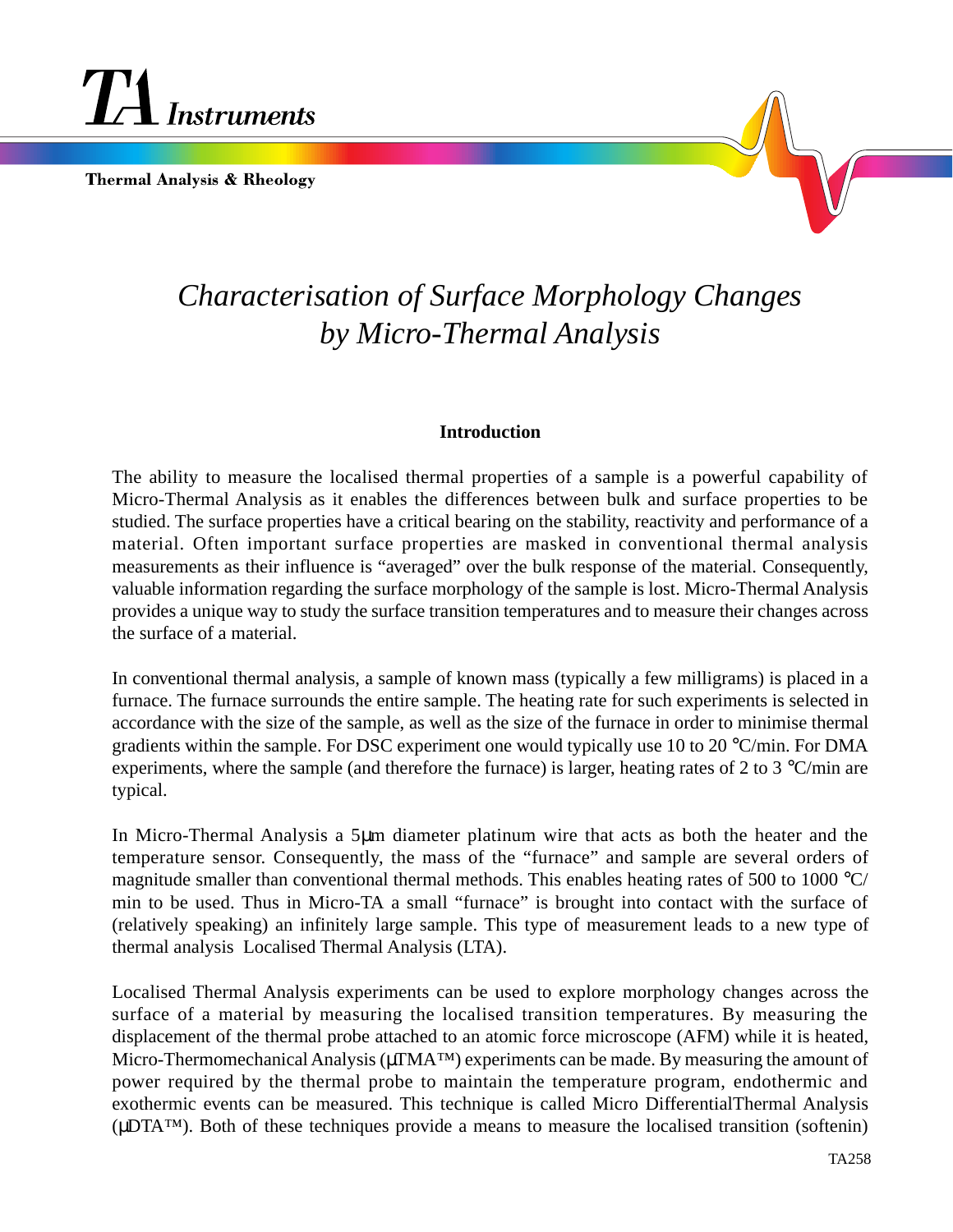temperatures. By measuring the displacement of the thermal probe (attached to an AFM) while it is heated, Micro-Thermomechanical Analysis ( $\mu$ TMA) experiments can be made. By measuring the amount of power required by the thermal probe to maintain the temperature program, endothermic and exothermic events can be measured. This technique is called Micro Differential Thermal Analysis (µDTA). Both of these techniques provide a means to measure the localised transition temperatures (softening, melting, oxidation) of an area approximately 2 by 5 micrometers.

Unlike conventional thermal analysis, the sample size is not known in an LTA experiment and only relative transition temperatures can be reported. Care must be taken when comparing these localised transition temperatures with the bulk transition temperatures measured using conventional thermal methods. Often surface topography, oxidation or enrichment can lead to differences in the transition temperatures measured by conventional thermal methods and localised thermal analysis. Neither are wrong, one is measuring bulk properties, while the other is measuring surface properties. A similar effect is encountered when comparing the bulk and surface rheology of a sample.

### **Nylon 6/6**

Figure 1 shows the localised thermal analysis data obtained at two different locations upon a single pellet of Nylon 6/6. The solid circles represent the µTMA and µDTA data for one location (Location 1), and the open circles represent the  $\mu$ TMA and  $\mu$ DTA for the other location (Location2).



*Figure 1. Localised Thermal Analysis data from two locations on a Nylon 6/6 pellet.*

The  $\mu$ DTA curves show an onset for the surface melting on the Nylon 6/6 to be ~250 °C with a peak maximum  $\sim$ 290 °C. As the size of the sample being heated is unknown, it is not possible to look at the area under the µDTA curve as a measure of crystallinity. However, as the measurements were made under identical conditions, the peak height may be used to assess the relative crystallinity at these two locations. Using the peak height to evaluate crystallinity is a typical measurement in conventional DTA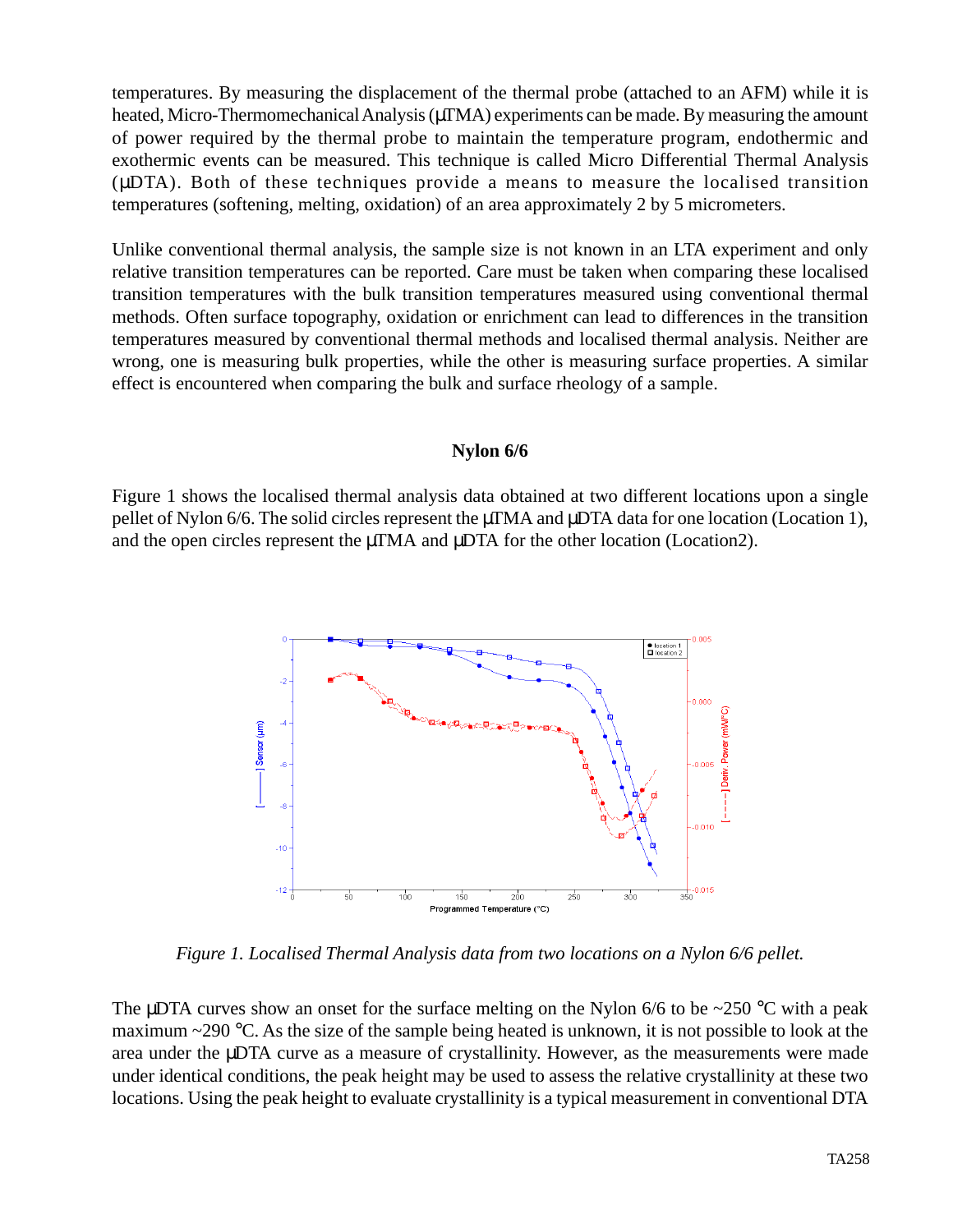system. As Location One has a higher peak height in the  $\mu$ DTA curve, it is likely that there is higher level or orientation present at this location.

The µTMA curves also show the softening and melting of the Nylon  $6/6$  at $\sim$ 250 °C. However, Location 2 also shows an additional softening region between  $\sim$ 125 to 175 °C. This additional softening may be due to the effect of localised water absorption upon the surface of the Nylon. Nylon is well known to readily absorb moisture and this can have a significant effect on its processing behaviour and this could well be the cause of the variation in surface morphology.

It should be noted that as the amount of sample heated in these LTA experiments is so small that the heating rate used was 600 °C/min. Also, as the platinum filament used to heat the sample is of such a low thermal mass it cools down to room temperature in a few seconds. The total time to make the measurements in Figure 1 was less than two minutes.

# **Gel Contaminants**

One of the essential quality issues of thermoplastic films is their clarity and opacity. Understandably, the presence of imperfections often referred to as gel particles in the film is something to be avoided by the manufacturer of the thermoplastic film. These imperfections can arise from poor processing conditions, raw material feedstocks or contamination during production.

For example, if the molecular weight range of the polymer is not controlled during the polymerisation process, or if the level of branching increases gel particles may result when the polymer is used to make a film. Alternatively, gel particles may be formed in the film, even when using good feedstock due to poor cleaning of equipment between batches or from other forms of contamination.

Figure 2 show an optical micrograph of a gel particle taken from a polyethylene film. It measures less than 0.5 mm across. Although small, the presence of a significant number of gel particles in the film may lead to the customer rejecting the delivery of the batch.

Such a gel particle was analysed at multiple locations using the Micro-TA system. The data from four



*Figure 2. Optical Micrograph of a Gel Particle cut from a Polyethylene Film*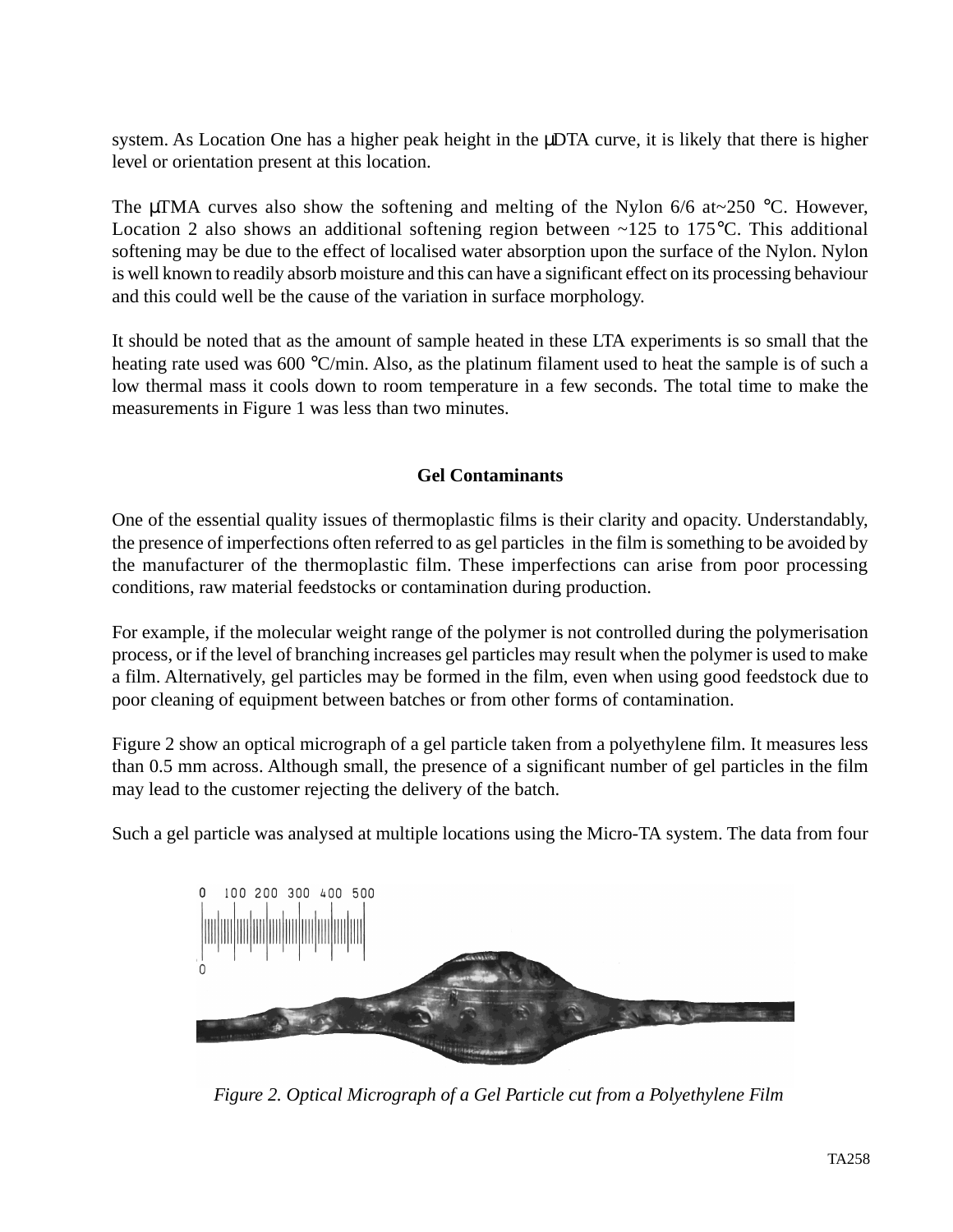of these locations are shown in Figure 3. Locations 1 and 4 are on either side of the gel particle and represent the bulk material, whereas locations 2 and 2 are at the center of the gel particle. The µTMA data shows that the gel particle is softening about ~20 °C higher than that of the bulk material. In addition, the thermal probe does not penetrate into the gel particle as deeply as it is in the bulk during the measurements, indicating that the imperfection has a higher molecular weight than the bulk. The µDTA data also show that the gel particle has a much lower crystallinity (due to the reduction in peak height) than the bulk. All of these results can be interpreted to indicate that the imperfection is due to unwanted cross-linking of the polyethylene film during production.



*Figure 3. Localised Thermal Analysis data from 4 locations across a Polyethylene Gel Particle.*

Prior to the availability of the Micro-TA system this problem was assessed using Gel Permeation Chromatography whereby multiple gel-particles would be cut out of the polyethylene film for analysis, a sample preparation technique that would take several hours to obtain enough material. The Micro-TA data shown above were collected in less than 15 minutes.

Micro-Thermal Analysis provides a useful tool for the characterisation of gel particles and to help differentiate between the various causes of their formation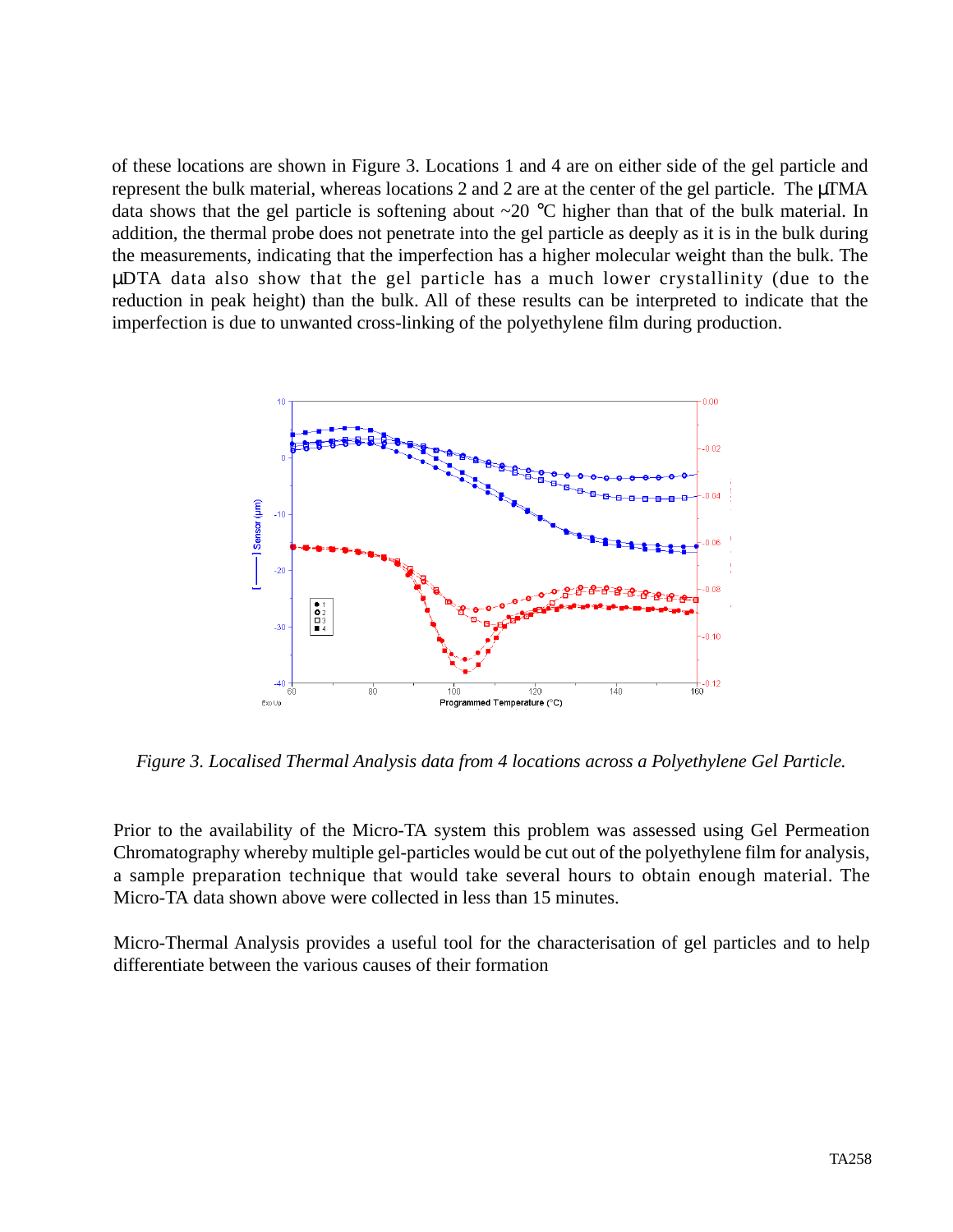## **Polymer Weld**

The assessment of the quality of a polymer weld can simply be made by measuring the force required to pull the two parts away from each other. Visual inspection will then indicate the location of the failure. However, Micro-Thermal Analysis provides a way of assessing the "weak spot" in a weld before it is pulled apart.

Figure 4 shows two images obtained by scanning the thermal probe across the surface of a polymer containing an embedded metal wire. In this system the metal wire is inductively heated to to facilitate the welding of two pieces of material placed in contact with each other. These images show different views of the surface of the material. For a detailed review of how these images are obtained refer to the µTA 2990 brochure.



*Figure 4. Topography (left) and Thermal Conductivity (right) images of a heater wire emdedded in a polymer substrate.*

Although there is some topographical contrast at the interface between the wire and the polymer substrate, the contrast is markedly different in the thermal conductivity image. The highly thermal conductivity of the wire (bright area) is clearly visible in contrast the poorer thermal conductivity of the substrate (darker area)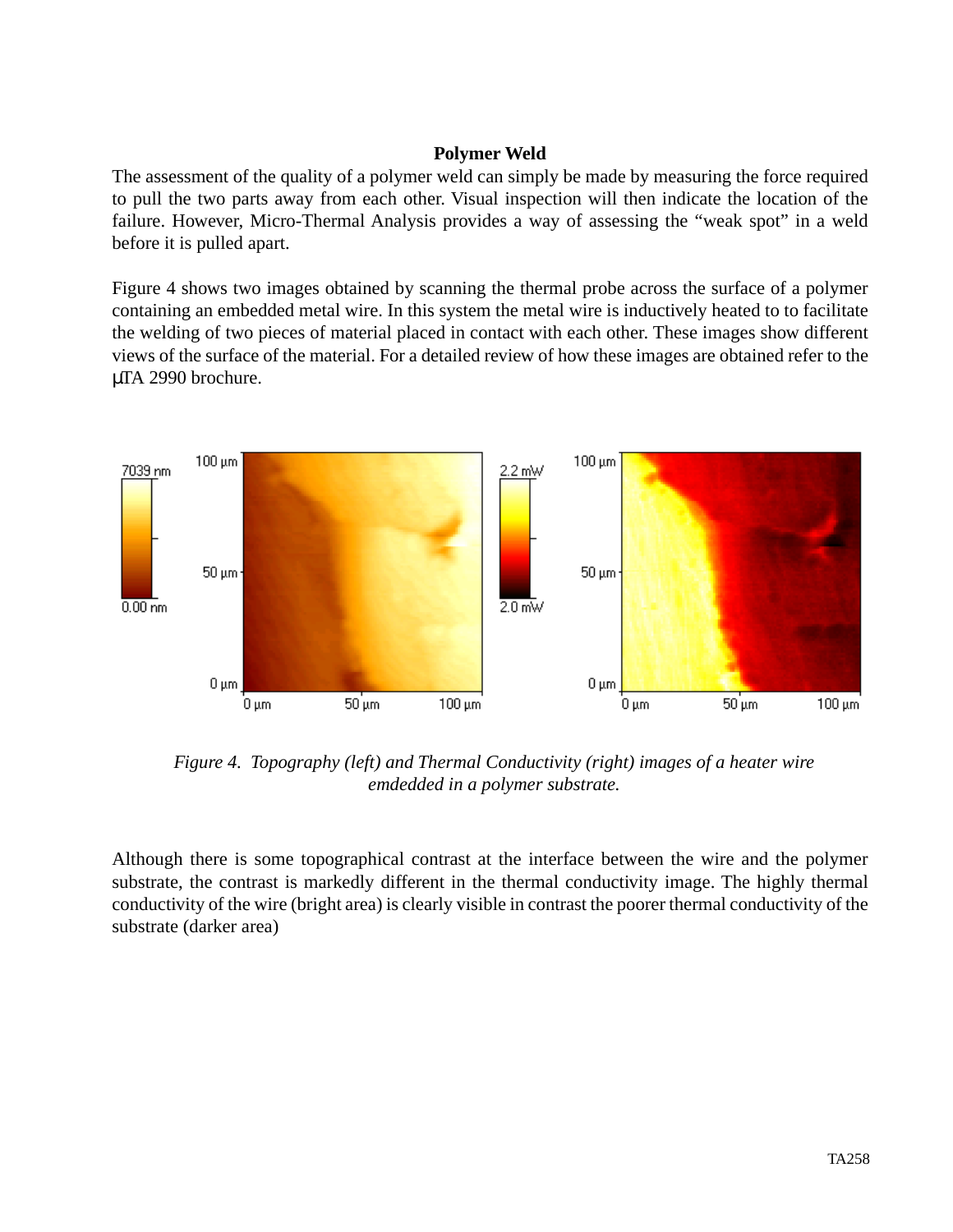

*Figure 5. Composite Topography image of the polymer weld showing the locations of the Local Thermal Analysis experiments.*

In order to examine a larger area around the heater wire, the sample was translated underneath the Micro-TA head and re-imaged. The resulting images were then overlaid to produce the composite picture shown in Figure 5. The heater wire can be clearly seen on the left of the image and the weld line runs vertically down the right of the image (interestingly about 200µm away from the heating wire)



*Figure 6. Micro-Thermomechanical Analysis data obtained from the surface of a polymer weld.*

µTMA experiments were carried out across the surface of the polymer weld to measure any softening point temperature variations (Figure 6). The data for Locations 1 and 2 (close to the heater wire) show little or no softening up to 400 °C and indicate that the polymer is highly cross-linked in this area. As one moves away from the heater wire, towards the weld the localised softening temperature decreases (Locations 3 and 4) and then rises again (Locations 5 and 6). The polymeric material lying exactly on the weld line has a softening temperature in excess of 400 °C. Why this should occur in not clear it is speculated that mechanical vibration brought about by the AC heating of the wire may provide a localised source of heat along the weld line itself.